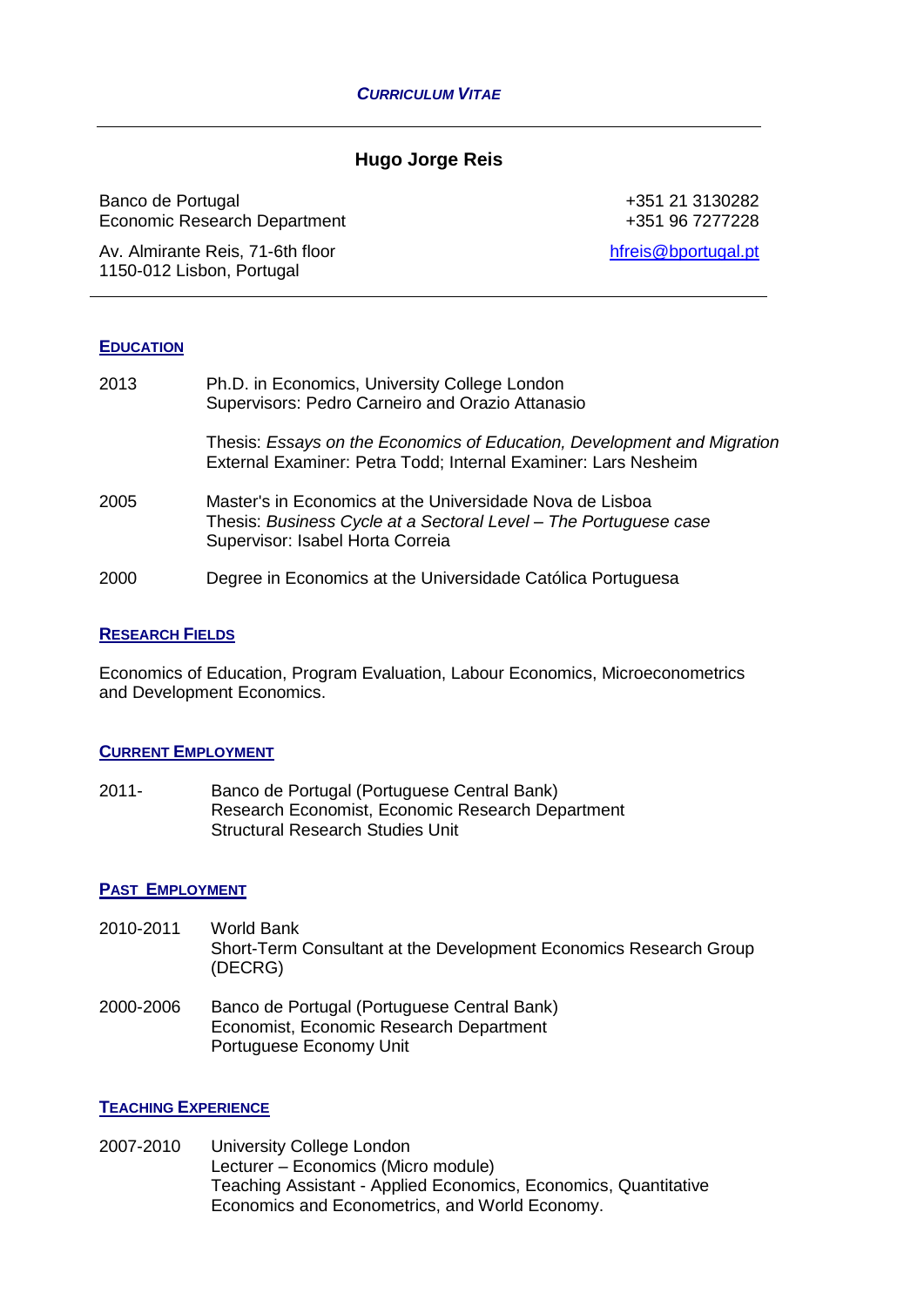1999-2006 Universidade Católica Portuguesa Teaching Assistant - Economic Growth, Macroeconomics, Mathematics III and Econometrics.

### **PUBLISHED AND WORKING PAPERS**

### **Published Papers**

"Hedonic Prices Indexes for New Passenger Cars in Portugal (1997-2001)" (with J. Santos Silva), *Economic Modelling 23, 2006.*

### **Working Papers**

"Parental Valuation of School Attributes in Developing Countries: Evidence from Pakistan" (with P. Carneiro and J. Das), *University College London, 2013*

"Girls' school attendance: A dynamic discrete choice structural approach", *University College London, 2013*

"Please call me John: The First name and assimilation of immigrants in the United States" (with P. Carneiro and S. Lee), *University College London*, 2013

"Sources of inequality in educational achievement in OECD Countries" (with P. Carneiro), *University College London*, 2009

"Business Cycle at a Sectoral Level – The Portuguese case". *Banco de Portugal working paper series (WP. 09-05).*

### **Other Publications**

"What accounts for Portuguese regional differences in students' performance? Evidence from OECD PISA", (with M. Pereira), *Banco de Portugal Economic Bulletin – Winter 2012.*

"Sectoral Specialisation in the EU: a macroeconomic perspective", MPC task force of the ESCB, July 2004, *ECB Occasional paper series nº 19*.

### **Work in Progress**

"School Choice and the role of information: evidence from an experiment" (with P. Carneiro and J. Das)

"Determinants of grade retention in OECD countries" (with M. Pereira)

"Firm R&D Dynamics" (with L. Opromolla)

"Evaluating a program supporting educational development in socially segregated and excluded areas in Portugal: Evidence from ETPI" (with P. Carneiro)

"Unconditional vs. Conditional Cash Transfer: Evidence from low income countries" (with O. Attanasio and P. Carneiro)